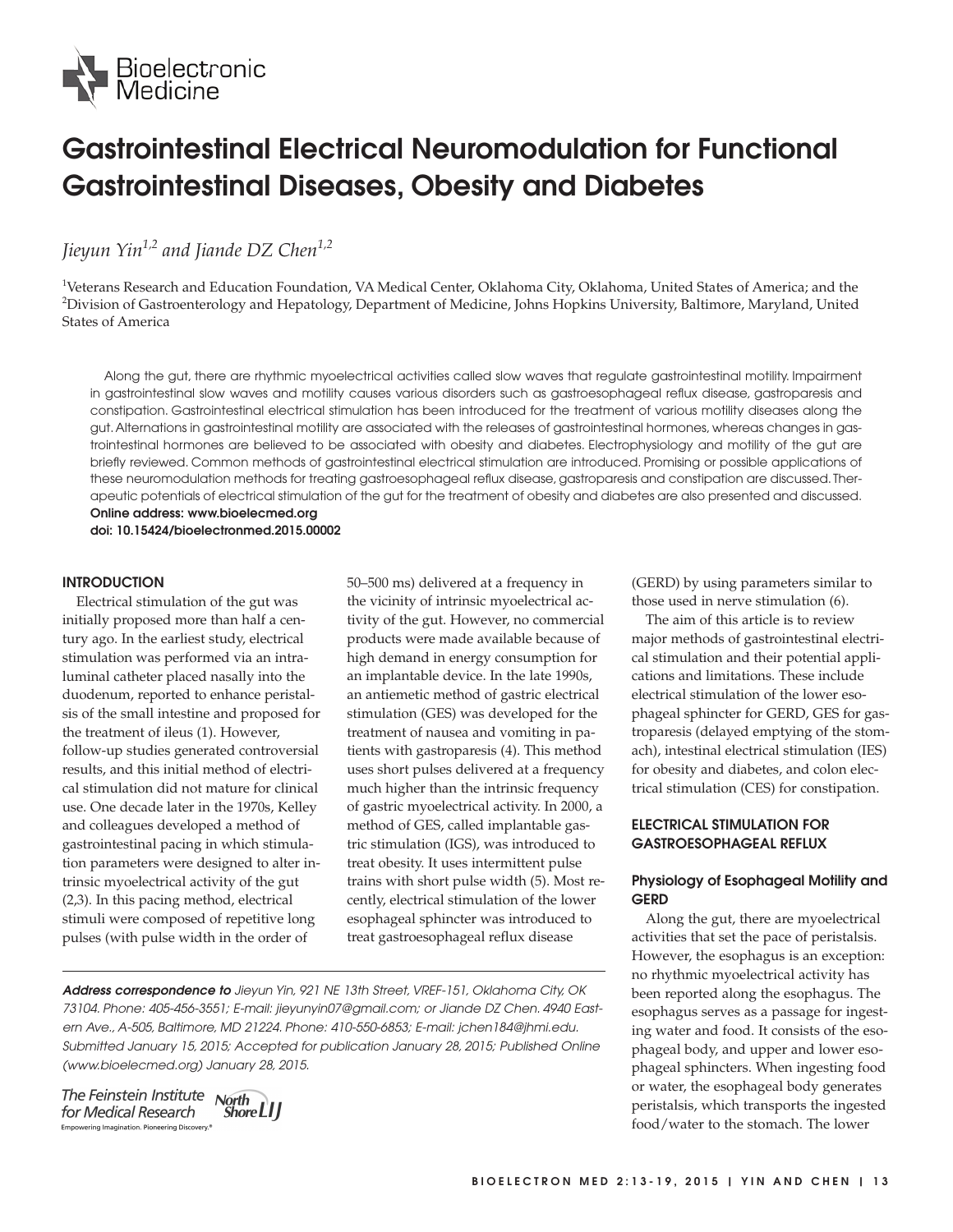esophageal sphincter serves as a barrier that prevents gastric contents from entering the esophagus. When the lower esophageal sphincter is loose (low in pressure), GERD may occur and the patient may suffer from typical symptoms of heart burn.

GERD is common among general populations. Various methods have been developed for treating GERD. The most effective and commonly used medical therapy is the inhibition of gastric acid secretion using a proton pump inhibitor because the reflux of acid into the esophagus harms the esophagus. However, this method is passive, since it does not prevent reflux. Nonmedical therapies have been developed to increase the pressure of the lower esophageal sphincter by thickening or tightening the sphincter surgically, mechanically or magnetically (7). One common problem of these nonmedical methods is the side effect of dysphagia due to impaired relaxation of the sphincter during swallowing.

#### **Electrical Stimulation for GERD**

A number of electrical stimulation methods have been tested for the treatment of GERD. In one method, electrical stimulation was performed in the gastric fundus with high-frequency (40-Hz) short pulses (8,9). A significant and sustained increase in lower esophageal sphincter pressure was noted with GES in both anesthetized and conscious dogs, mediated via the cholinergic pathway. Such an effect disappeared, however, when the pulse width was increased from 0.3 to 3 ms, suggesting a neural mechanism (8).

In a recent clinical trial, electrical stimulation was performed directly on the lower esophageal sphincter in 24 patients with GERD by using similar parameters as those used in animal GES studies (6). A significant increase in lower esophageal sphincter pressure and a significant decrease in acid reflux were noted after a 12-month treatment using an implantable device. These findings suggest a strong therapeutic potential of electrical stimulation for GERD, although more patients

need to be studied and a possible placebo effect should be ruled out.

#### **GES FOR GASTROPARESIS AND OBESITY**

#### **Gastric Myoelectrical Activity and Motility**

In the stomach, there is myoelectrical activity that is composed of slow waves and spikes (10). The slow wave is a rhythmic myoelectrical event that controls the frequency and propagation of peristalsis. It is thus also called electrical control activity. The gastric slow wave originates in the proximal stomach (about one-third proximal) and propagates toward the pylorus with increasing amplitude and velocity. The frequency of gastric slow waves is about 3 cycles/min (cpm) in healthy humans. The gastric slow wave is called tachygastria if its frequency is above 4 cpm and bradygastria if its frequency is below 2 cpm. Spikes are superimposed on slow waves.

When a slow wave is superimposed with spikes, a lumen-occluded contraction occurs. Otherwise, the slow wave does not produce a gastric contraction. In the postprandial state, every slow wave is superimposed with spikes (that is, the stomach contracts at the frequency of the slow wave, which is 3 cpm). In the fasting state (about 4 h after a meal), the gastric contraction has a unique pattern called migrating motor complex (MMC) (11). The MMC migrates from the distal stomach to the distal small intestine and repeats approximately every 2 h. Each cycle of the MMC is classified into three phases: phase I, with almost no contractions (or spikes); phase II, with slow waves intermittently superimposed with spikes; and phase III, during which each slow wave is superimposed with spikes.

#### **Pathophysiology of Gastroparesis**

Gastroparesis is defined as delayed gastric emptying of solids in the absence of mechanical obstruction (12). Itiologically, gastroparesis may be classified as diabetic, postsurgical and idiopathic. According to severity of symptoms, gastroparesis can be classified into three subgroups:

mild gastroparesis (symptoms easily controlled, able to maintain weight and nutrition on a regular diet); compensated gastroparesis (moderate symptoms with only partial control with use of daily medication, able to maintain nutrition with dietary adjustments); and gastric failure (refractory symptoms that are not controlled, inability to maintain oral nutrition, emergency department visits, frequent physician visits, or hospitalization) (13,14).

Main pathophysiologies of gastroparesis include visceral hypersensitivity, impaired gastric accommodation and impaired gastric motility that includes antral hypomotility and impaired coordination, gastric dysrhythmia and delayed gastric emptying. (10,15–18).

## **Gastric Electrical Stimulation for Gastroparesis**

Different methods of GES have been proposed for the treatment of motility disorders of the stomach, and different classification methods have also been used. In one classification method, GES is classified into high frequency–short pulse (frequency: a few times higher than the frequency of gastric slow waves; pulse width below 6 ms) and low frequency–long pulse methods (frequency: in the vicinity of gastric slow waves; pulse width: a few hundred milliseconds) (19). The first method is also called Enterra Therapy (Enterra® Therapy, Medtronic, Minneapolis, MN, USA) (20,21). The device has received approval from the U.S. Food and Drug Administration for humanitarian use to treat nausea and vomiting in patients with gastroparesis. The improvement in nausea and vomiting with the Enterra Therapy is believed to be mediated via the central and vagal mechanisms rather than gastric motility (19). However, controversial findings have been reported; a recent meta-analysis seems to suggest mechanisms involving gastric motility, primarily gastric emptying (22). Temporary GES using intraluminal mucosal electrodes has been adopted for screening patients and improving efficacies of the therapy (23). A less invasive method of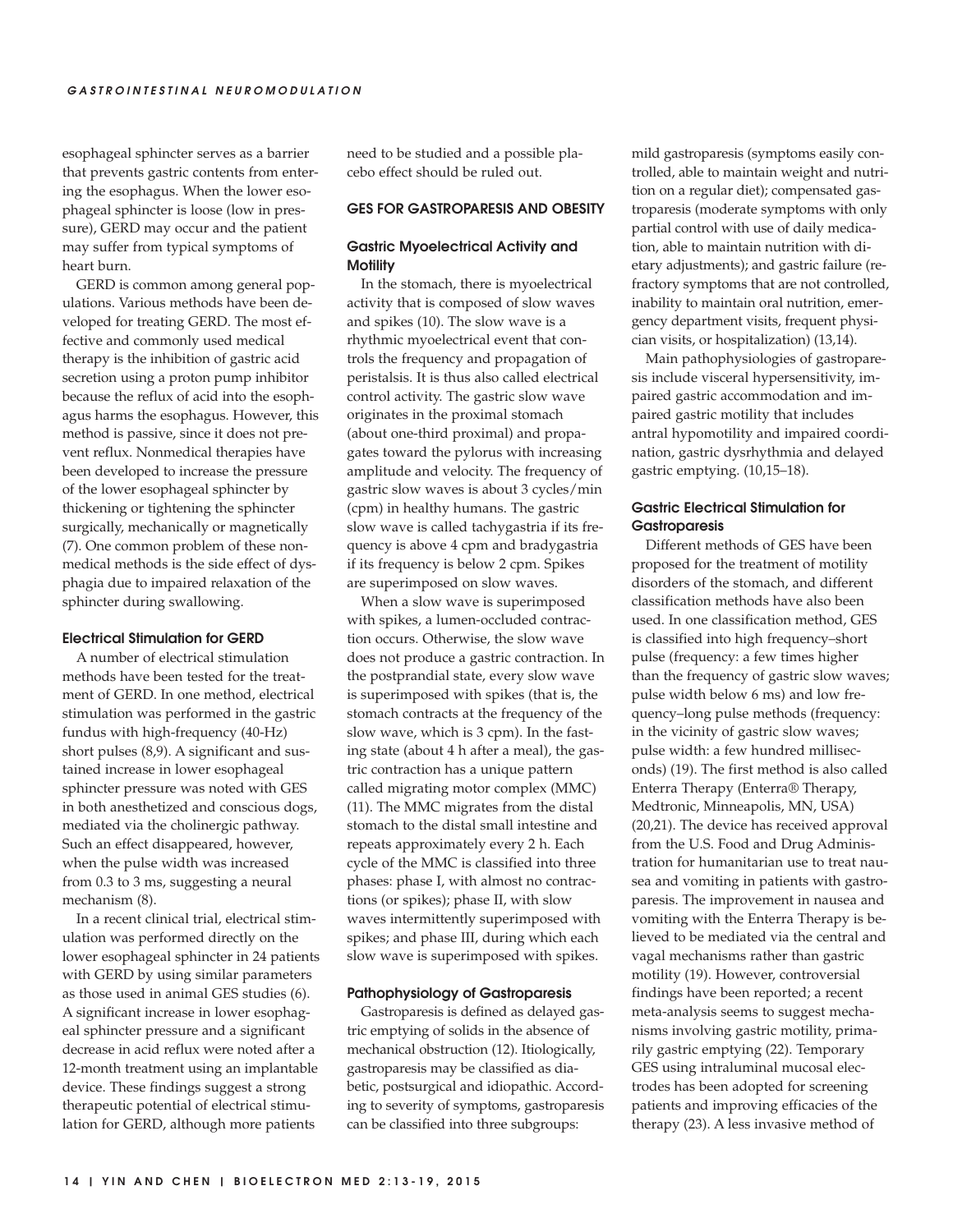placing stimulation electrodes percutaneously has also been introduced for the Enterra Therapy (24).

The low frequency–long pulse GES is commonly called "gastric pacing." Gastric pacing is designed to alter gastric motility, including gastric slow waves, gastric contractions and gastric emptying. Entrainment of gastric slow waves has been reported in a number of GES studies that used long pulse stimulation (25–28). This entrainment approach to GES has been used to improve gastric dysrhythmias in dogs induced by vasopressin and glucagon (29,30) and in diabetic mice with delayed gastric emptying (31). A number of innovative methods of gastric pacing have been reported, including multichannel GES (25), dual pulse GES (29) and synchronized GES (30,31).

Because of the lack of commercially available devices, clinical findings are limited with the gastric pacing method. By using a custom-made external device, one- and two-channel gastric pacing has been shown to improve symptoms and gastric emptying in patients with gastroparesis (1,32). Gastric pacing methods seem more promising than the Enterra Therapy because of their prokinetic effect on gastric motility. However, currently, no commercially available device is available for gastric pacing.

#### **Gastric Electrical Stimulation for Obesity**

The rate of gastric emptying is known to be associated with the feeling of fullness and satiety; therefore, it has been suggested to be linked to obesity (33). Obesity is defined as the accumulation of excess body fat leading to a high body mass index (> $30 \text{ kg/m}^2$ ) (33,34). Altered gastrointestinal motility has been reported in obesity. A recent study indicated that obese subjects showed unaltered gastric slow waves at baseline but enhanced responses to both fatty and protein meals compared with lean subjects (35). Although controversial, accelerated gastric emptying was reported in most of the studies in both animals and humans (36,37).

GES was first introduced for the treatment of obesity by using trains of short pulses (IGS), with parameters as follows: pulse width of 0.3–0.5 ms and frequency of 40 Hz and train on-time of 2 s and offtime of 3 s. Open-label clinical trials reported significant weight loss in obese patients (5,38); however, multicenter, double-blinded, placebo-controlled trials have failed to show significant weight loss compared to sham-GES (39). Basic laboratory research demonstrated that the failure of IGS in producing sufficient weight loss was attributed to its limited effects on the central satiety system and lack of effects on gastric motility, resulting from the use of narrow pulses (40). Most recent studies on GES with wide pulses designed to inhibit gastric motility has shown robust and significant effects on food intake and weight loss in both rats and dogs (41,42). Clinical studies are needed to prove the therapeutic potential of this method for treating obesity.

On the contrary, there was another method of GES for obesity, the Tantalus system, which was designed to enhance gastric motility rather than inhibiting motility (43). Under normal physiological conditions, the gastric antrum contracts upon food intake for mixing, grading and expelling ingested food into the small intestine. This postprandial antral contractive activity activates vagal afferent nerves and sends a signal to the central satiety center. The Tantalus system was designed to reinforce postprandial antral contractions, thus enhancing postprandial satiety. An open-label study demonstrated a significant weight loss with 1 year of treatment of such a GES method (43). However, no follow-up studies are available showing similar significant weight loss effects.

#### **INTESTINAL ELECTRICAL STIMULATION FOR DIABETES**

## **Small Intestinal Myoelectrical Activity and Motility**

Myoelectrical activity in the small intestine is also composed of slow waves and spike potentials. Like in the stomach, the slow wave in the small intestine is also rhythmic but with a frequency gradient along the tract: 12 cycles/min in the duodenum and 9 cycles/min in the ileum in humans (44). Spikes potentials in the small intestine are one-to-one correlated with intestinal contractions.

Similar to the stomach, the small intestinal motility also exhibits different patterns in the fasting and fed state, respectively. The MMC is the pattern of the small intestinal motility in the fasting state. As in the stomach, it repeats about every 2 h and divides into three phases. The role of the MMC is to transport nondigestible gastric contents from the stomach to the colon. The small intestinal contractions in the fed state are intermittent with different propagation patterns: antegrade, simultaneous and retrograde. These patterns are believed to be associated with the absorption function of the small intestine. The mixture of these patterns allows the small intestine to have sufficient time to absorb nutrients.

#### **Gastrointestinal Hormones**

Fat in the diet stimulates gastrointestinal hormone release including cholecyctokinin (CCK), peptide YY (PYY) and glucagon-like peptide-1 (GLP-1) (45). Nutrients control appetite and energy intake through two principal mechanisms: the stomach and small intestine (small intestines play a dominant role) (46). Triacylglycerides in the small intestine stimulate gastrointestinal anorectic hormone release, including CCK and PYY (47), which stimulate receptors on vagal afferents that convey information from the viscera to the central nervous system and medicate alterations in antropyloroduodenal motility and slowing of gastric emptying (48,49). GLP-1 is produced by the processing of proglucagon in the enteroendocrine L cell of the intestinal mucosa. It is released in response to meal ingestion (50). GLP-1 is known to increase gastric volume during the fasting and postprandial period and retard gastric emptying (51); this inhibitory effect was involved with the vagus nerve (52). GLP-1 also exerts a glucose-dependent effect on pancreas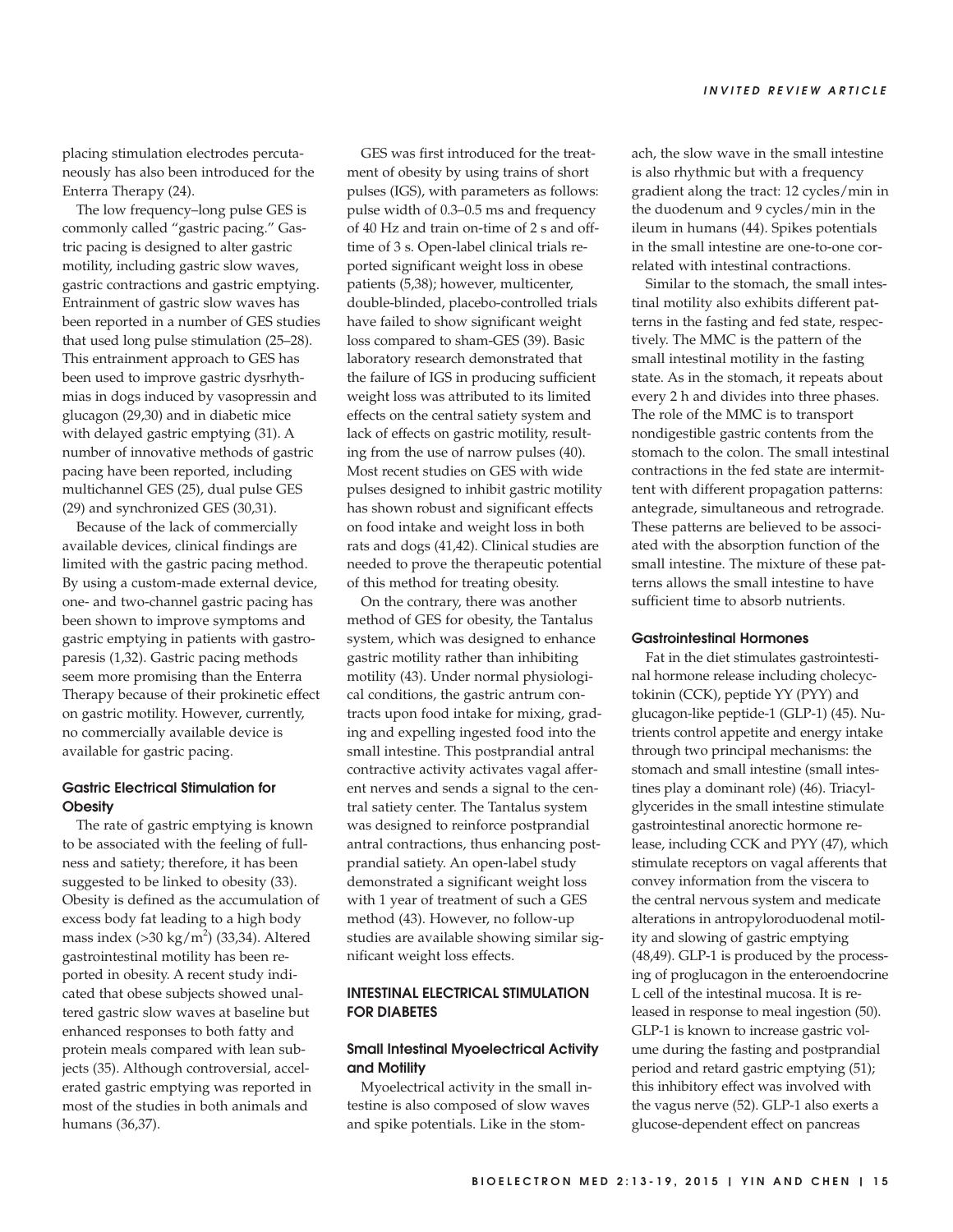cells and enhances insulin release. it also has an inhibitory effect on the pancreatic alpha cells, therefore reducing glucagon release (51). These properties of GLP-1 on gastrointestinal motility and glycemic control provide the rationale for treating obesity and diabetes.

## **Intestinal Electrical Stimulation and Motility**

On the basis of stimulation pulse width, IES can be classified into long pulse stimulation, short pulse stimulation, pulse train stimulation, dual pulse stimulation (the stimulus is composed of one or a few short pulses followed by a long pulse) and synchronized stimulation (IES is performed at the occurrence of cyclic physiological electrical events of the small intestine) (53).

Studies have shown that IES with long pulses (pulse width >50 ms) entrains intestinal slow waves and normalizes intestinal dysrhythmia (54). Whereas intestinal slow wave dysrhythmia can be reliably and consistently improved with IES or intestinal pacing, conventional IES with long pulses has not improved intestinal contractions. It was reported that only synchronized IES had an ameliorating effect on intestinal contractions (55). On the other hand, the inhibitory effect of IES on gastrointestinal motility has been frequently reported both in animals and humans. In dogs, IES was found to reduce gastric tone, inhibit antral contractions and delay gastric emptying (56); similar inhibitory effects of IES on gastric emptying, food intake and body weight were also noted in rats (57). In humans, long pulse IES delivered via intraluminal ring electrodes attached to a feeding tube placed in the duodenum reduced gastric accommodation and delayed gastric emptying (58). IES on small intestinal motility seems to be location related. Forward IES accelerates intestinal transit (59–61), while backward IES delays intestinal transit (62,63).

The IES-induced acceleration in small intestinal transit resulted in reduced small bowel absorption. IES with long pulses or pulse trains accelerated intestinal transit measured by the recovery of phenol red and increased the percentage of triglycerides recovered from the distal segment. The effects were partially abolished with the treatment of lidocaine, suggesting possible involvement of the enteric nerves (64). Similar findings on the acceleration in small intestinal transit and reduction in absorption were also reported in healthy volunteers with IES by using intraluminal electrodes (65).

## **Potentials of IES for Obesity and Diabetes**

The accelerative effect of IES has led to its potential therapy for intestinal dysmotility; it may be used for treating intestinal pseudo-obstruction and postoperative ileus (53). Moreover, IES-induced alternations in gastrointestinal motility and hormones are also suggestive of its therapeutic potentials for obesity and diabetes. Intuitively, IES-induced delay in gastric emptying may lead to reduced food intake, yielding weight loss. Similarly, IES-induced acceleration in small intestinal transit may lead to reduced absorption and thus weight loss. Reduced food intake and nutrient absorption results in reduced postprandial glycemia and are thus beneficial to glycemic control in diabetes.

In diet-induced obese rats, IES was reported to delay gastric emptying and reduce food intake and weight gain (57); in pigs, similar findings were observed, and small intestinal transit was accelerated as well (35). The central mechanism is involved in the inhibitory effect of IES for obesity. It was reported that IES with either long pulses or short pulses activated the neurons in the ventromedial nucleus of the hypothalamus (VMH) (66). VMH is known to be closely related to the regulation of feeding behaviors and plays an important role in the mediation of satiety. Although the animal data are promising, to date, no clinical data are available to validate the potential treatment option of IES for obesity because of the unavailability of a suitable implantable device for IES. Similar to GES, all commercially available implantable

devices are capable of generating pulses with a width of ≤1 ms, whereas wider pulses are needed for IES to alter intestinal motility or transit.

The potential of IES for treating diabetes was first reported by Khawaled *et al.* (67). IES applied to the duodenum was shown to decrease postprandial blood glucose level with a concurrent decrease in insulin secretion in anesthetized rats. The authors believed it was possibly because of delayed gastric emptying and increased intestinal flow rate of nutrients (67). A later study by Sandoval *et al.* (68) indicated IES in combination with nutrient infusion significantly increased plasma GLP-1, which is known to have a hypoglycemic effect. Although the current data are preliminary, the alteration of gastrointestinal motility combined with hormonal and central regulation suggests the therapeutic potential of IES for treating diabetes. In addition to IES, GES was also shown to have a hypoglycemic effect. With the above method of the Tantalus system, researchers reported that postprandial GES in synchronization with antral slow waves resulted in a significant reduction in Hb  $A<sub>1c</sub>$  in about a dozen patients with diabetes (69). However, placebo and medication effects could not be ruled out, since the study was uncontrolled and open-label and the patients were concurrently treated with one or more antidiabetic medications.

## **COLONIC ELECTRICAL STIMULATION FOR CONSTIPATION**

#### **Physiology of Colon Motility**

Colon motility is complex and difficult to characterize. It is featured with individual contractions and giant migrating contractions. The individual contraction can be classified as short duration (15 s) or long duration (40–60 s) and is without dominant frequencies (70). The giant migrating contractions occur only once or twice daily and are often associated with mass movement along the colon. When convenient, the giant migrating contractions could lead to defecation.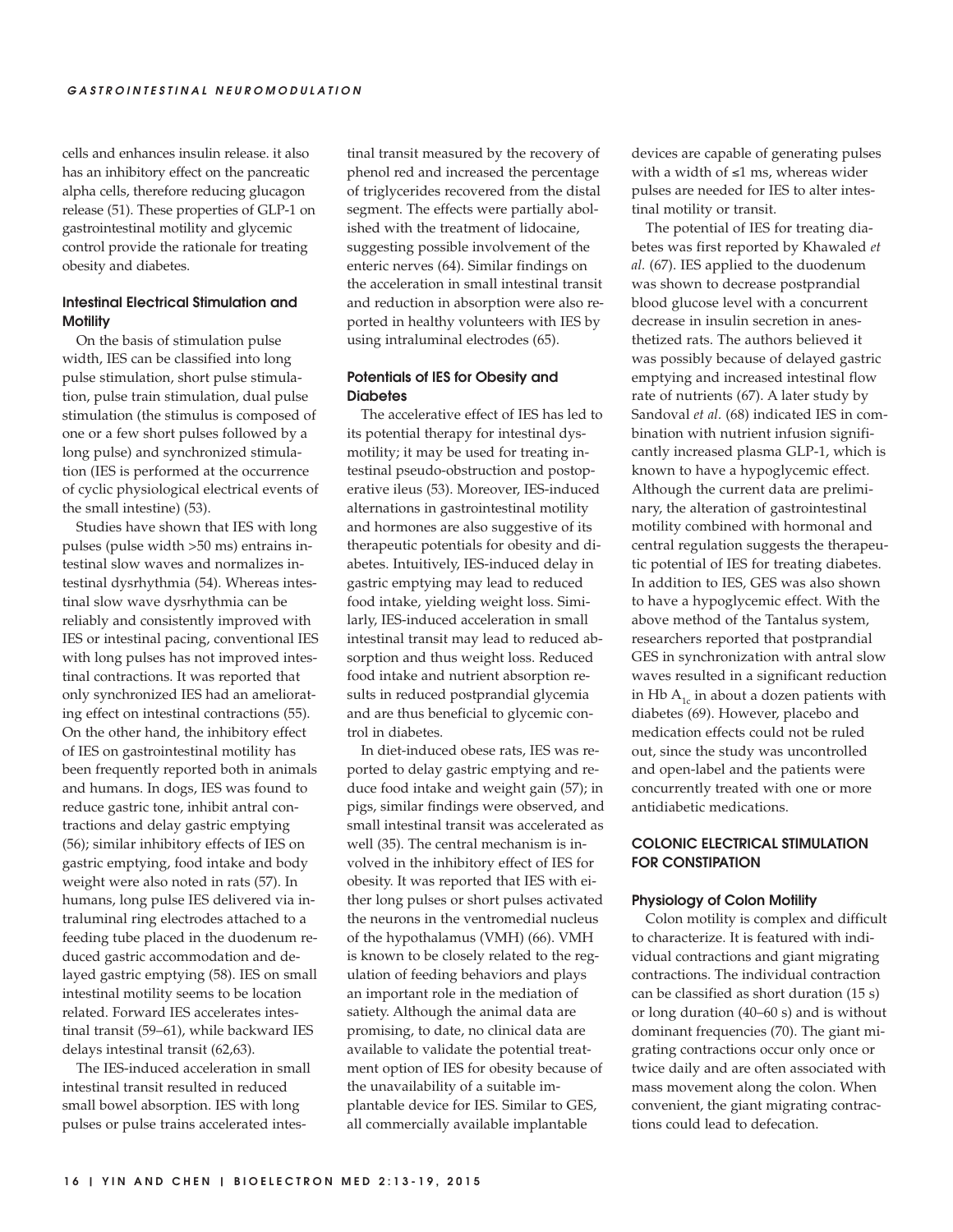There are slow waves in the colon. Unlike the slow waves in the stomach and small intestine, there is no dominant frequency in the slow waves in the colon. Slow waves oscillate in various frequency bands below 1 Hz or 60 cycles/min. Sometimes, slow waves with different frequencies are superimposed on each other. These complicated features of the colonic slow waves are the basis of the mixed patterns of colon motility that are associated with colon function (storage and water absorption).

## **Colonic Electrical Stimulation for Constipation**

There has been considerable interest in CES, although no commercial products are available for treating constipation by using an implantable device. Two methods have been used for CES: pulse trains at a frequency of 20–50 Hz and repetitive long pulses (a few hundred milliseconds) at a frequency of <1 Hz. In rats, both methods of CES were reported to accelerate colonic transit (71,72). In dogs, pulse train CES was reported to induce colon contractions facilitating mass movement (73) and was more effective than longpulse CES in accelerating colon transit (74). In a preliminary clinical study, longpulse CES was reported to improve evacuation of the colon in patients with colonic inertia (75). More studies are needed before the clinical role of CES for the treatment of constipation can be established. Mechanistically, the accelerative effect of CES on the colon was found to involve the cholinergic pathways (74).

## **DISCUSSION AND CONCLUSIONS**

Although electrical stimulation of the gastrointestinal tract has been under investigation for more than half a century, the progress has been slow compared with other methods of electrical stimulation, such as vagal nerve stimulation, spinal cord stimulation and deep brain stimulation. In addition to being invasive, one of the other major hindrances is attributed to the fact that gastrointestinal electrical stimulation is directly applied to smooth muscles instead of

nerves. Smooth muscles have a large time constant; therefore, much wider or longer pulses are needed for gastrointestinal electrical stimulation than nerve stimulation. Increases in pulse width from microsecond to millisecond dramatically increase energy consumption, making it difficult for the development and application of an implantable pulse generator. The problem can now be resolved with availability of remote charging technologies and even wireless stimulation methods.

Compared to cardiac pacing and electrical nerve stimulation, much less is known about mechanisms of gastrointestinal electrical stimulation. Different from other methods of electrical stimulation, electrical stimulation of the gut involves gastrointestinal smooth muscles and the enteric nervous system in addition to autonomic and central mechanisms. Most of the previous studies investigated the effects of gastrointestinal electrical stimulation on gastrointestinal motility and symptoms; little is known about the cellular mechanisms involving smooth muscles or neural mechanisms involving enteric nerves. More mechanistic studies are necessary to improve methodologies of gastrointestinal electrical stimulation and bring more technologies to the bedside.

In summary, electrical stimulation of the lower esophageal sphincter has been shown to be effective in treating GERD by elevating the pressure of the sphincter. More clinical data are needed, and placebo-controlled studies are also necessary. In the esophagus, there is a need to improve esophageal peristalsis because impaired esophageal peristalsis may cause dysphagia and worsen GERD (impaired clearance of refluxed acid in the esophagus). It is yet to be determined whether sequential electrical stimulation along the esophageal generates peristalsis. Electrical stimulation of the stomach is attractive and has been studied most extensively. It seems that GES with short pulses (Enterra Therapy) is capable of improving nausea and vomiting in patients with gastroparesis; it may also be applicable to treat nausea and vomiting due to other causes. Gastric pacing (use of long pulses) with appropriate parameters is able to improve gastric emptying and thus gastroparesis; however, there is a need to develop a new generation of implantable pulse generator. IES has a great potential for treating obesity and diabetes based on laboratory research. Clinical studies are needed to prove these therapeutic potentials. Colon electrical stimulation may be applied for treating constipation based on promising animal and clinical studies. Physiologically, CES may be more difficult to design than GES or IES because of the complexity of colonic electrophysiology and physiology of colon motility. Clinical studies are needed to establish its role in treating patients with colonic motility disorders.

#### **DISCLOSURE**

The authors declare that they have no competing interests as defined by *Bioelectronic Medicine*, or other interests that might be perceived to influence the results and discussion reported in this paper.

#### **REFERENCES**

- 1. McCallum RW, *et al.* (1998). Gastric pacing improves emptying and symptoms in patients with gastroparesis. *Gastroenterology.* 114:456–61.
- 2. Kelly KA, La Force RC. (1972) Pacing the canine stomach with electric stimulation. *Am. J. Physiol.* 222:588–94.
- 3. Kelly KA, Code CF. (1977) Duodenal-gastric reflux and slowed gastric emptying by electrical pacing of the canine duodenal pacesetter potential. *Gastroenterology.* 72:429–33.
- 4. Abell TL, *et al.* (2002) Gastric electrical stimulation in intractable symptomatic gastroparesis. *Digestion.* 66:204–12.
- 5. Cigaina V. (2002) Gastric pacing as therapy for morbid obesity: preliminary results. *Obes. Surg.* 12(1 Suppl):12S–16S.
- 6. Rodríguez L, *et al.* (2013) Long-term results of electrical stimulation of the lower esophageal sphincter for the treatment of gastroesophageal reflux disease. *Endoscopy.* 45:595–604.
- 7. Perry KA, *et al.* (2015) 2014 SSAT State-of-the-Art Conference: Advances in Diagnosis and Management of Gastroesophageal Reflux Disease. *J. Gastrointest. Surg.* 19:458–66.
- 8. Xing JH, Lei Y, Chen JD. (2005) Gastric electrical stimulation (GES) with parameters for morbid obesity elevates lower esophageal sphincter (LES) pressure in conscious dogs. *Obes. Surg.* 15:1321–7.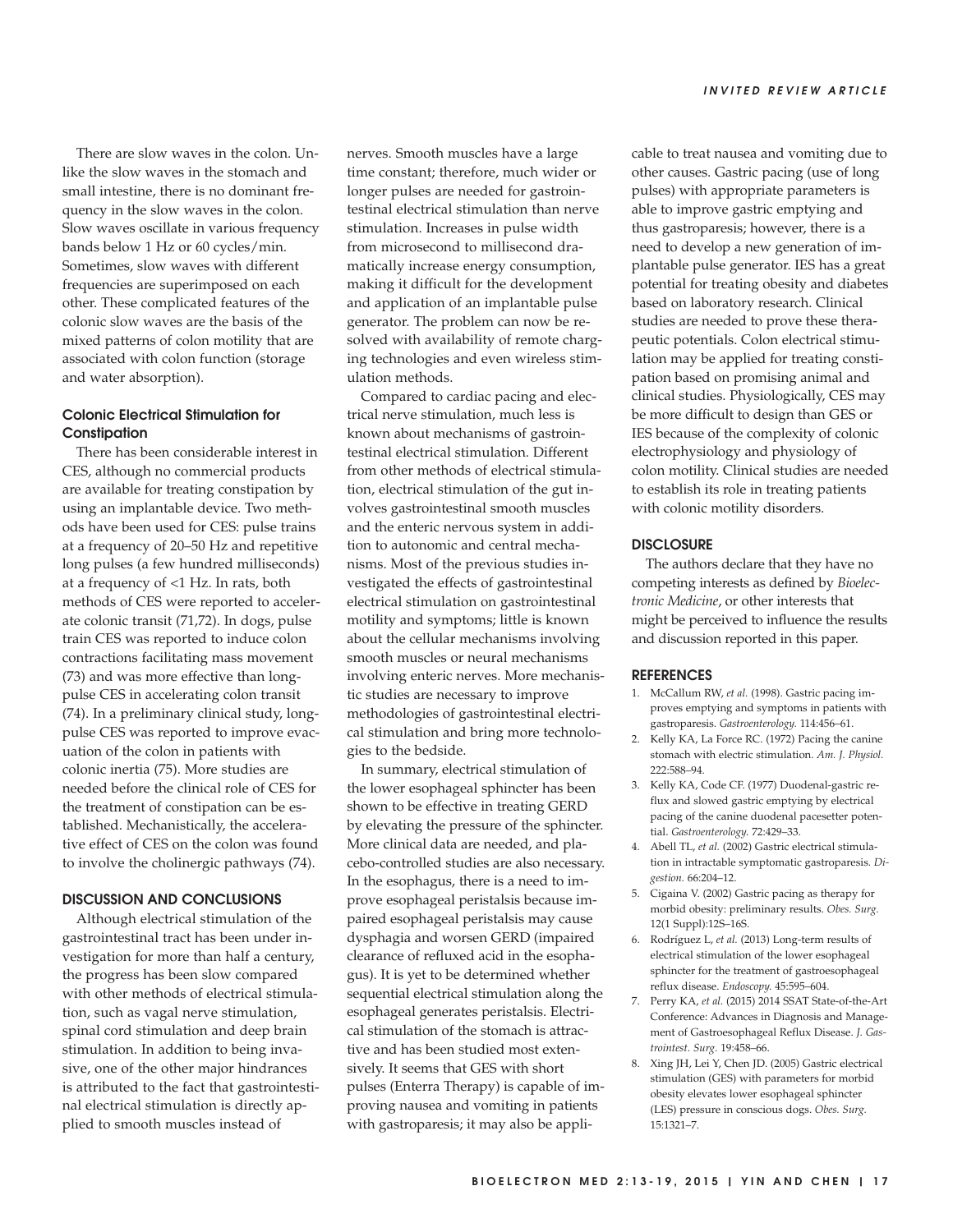- 9. Xing J, Felsher J, Brody F, Soffer E. (2005) Gastric electrical stimulation significantly increases canine lower esophageal sphincter pressure. *Dig. Dis. Sci.* 50:1481–7.
- 10. Chen JD, Pan J, McCallum RW. (1993) Clinical significance of gastric myoelectrical dysrhythmias. *Dig. Dis.* 13:275–90.
- 11. Yamata T, Alpers DH, Owyang C, Powell DW, Sliverstein FE. (1995) *Textbook of Gastroenterology.* Philadelphia, PA: JB Lippincott Company.
- 12. Abell TL, *et al.* (2006) Treatment of gastroparesis: a multidisciplinary clinical review. *Neurogastroenterol. Motil.* 18:263–83.
- 13. Parkman HP, *et al.* (2010) Gastroparesis and functional dyspepsia: excerpts from the AGA/ANMS meeting. *Neurogastroenterol. Motil.* 22:113–33.
- 14. Stanghellini V, Tack J. (2014) Gastroparesis: separate entity or just a part of dyspepsia? *Gut.* 63:1972–8.
- 15. Malagelada JR, Rees WD, Mazzotta LJ, Go VL. (1980) Gastric motor abnormalities in diabetic and postvagotomy gastroparesis: effect of metoclopramide and bethanechol. *Gastroenterology.* 78:286–93.
- 16. Tack J (2007). Gastric motor disorders. *Best Pract. Res. Clin. Gastroenterol.* 21:633–44.
- 17. Tack J, Piessevaux H, Coulie B, Caenepeel P, Janssens J. (1998) Role of impaired gastric accommodation to a meal in functional dyspepsia. *Gastroenterology.* 115:1346–52.
- 18. Tack J, *et al.* (2006) Functional gastroduodenal disorders. *Gastroenterology.* 130:1466–79.
- 19. Yin J, Abell TD, McCallum RW, Chen JD. (2012) Gastric neuromodulation with Enterra system for nausea and vomiting in patients with gastroparesis. *Neuromodulation.* 15:224–31.
- 20. Familoni BO, Abell TL, Nemoto D, Voeller G, Johnson B. (1997) Efficacy of electrical stimulation at frequencies higher than basal rate in canine stomach. *Dig. Dis. Sci.* 42:892–7.
- 21. Abell T, *et al.* (2003) Gastric electrical stimulation for gastroparesis improves nutritional parameters at short, intermediate, and long-term followup. *J. Parenter. Enteral. Nutr.* 27:277–81.
- 22. O'Grady G, *et al.* (2009) High-frequency gastric electrical stimulation for the treatment of gastroparesis: a meta-analysis. *World J. Surg.* 33:1693–701.
- 23. Abell TL, *et al.* (2011) A double-masked, randomized, placebo-controlled trial of temporary endoscopic mucosal gastric electrical stimulation for gastroparesis. *Gastrointest. Endosc.* 74:496–503.
- 24. Elfvin A, *et al.* (2007) Percutaneous implantation of gastric electrodes: a novel technique applied in animals and in patients. *Neurogastroenterol. Motil.* 19:103–9.
- 25. Chen JD, *et al.* (2005) Efficiency and efficacy of multi-channel gastric electrical stimulation. *Neurogastroenterol. Motil.* 17:878–82.
- 26. Song G, *et al.* (2005) Two-channel gastric electrical stimulation accelerates delayed gastric emptying induced by vasopressin. *Dig. Dis. Sci.* 50:662–8.
- 27. Lin Z, Forster J, Sarosiek I, McCallum RW. (2003) Treatment of gastroparesis with electrical stimulation. *Dig. Dis. Sci.* 48:837–48.
- 28. Bortolotti M. (2002) The "electrical way" to cure gastroparesis. *Am. J. Gastroenterol.* 97:1874–83.
- 29. Liu J, Qiao X, Chen JD. (2006) Therapeutic potentials of a novel method of dual-pulse gastric electrical stimulation for gastric dysrhythmia and symptoms of nausea and vomiting. *Am. J. Surg.* 191:255–61.
- 30. Zhu H, Sallam H, Chen DD, Chen JD. (2007) Therapeutic potential of synchronized gastric electrical stimulation for gastroparesis: enhanced gastric motility in dogs. *Am. J. Physiol. Regul. Integr. Comp. Physiol.* 293:R1875–81.
- 31. Song GQ, Chen JD. (2007) Synchronized gastric electrical stimulation improves delayed gastric emptying in nonobese mice with diabetic gastroparesis. *J. Appl. Physiol.* 103:1560–4.
- 32. Lin Z, *et al.* (2011) Two-channel gastric pacing in patients with diabetic gastroparesis. *Neurogastroenterol. Motil.* 23:912-e396.
- 33. Mushref MA, Srinivasan S. (2013) Effect of high fat-diet and obesity on gastrointestinal motility. *Ann. Transl. Med.* 1:14
- 34. Xing J, Chen JD. (2004) Alterations of gastrointestinal motility in obesity. *Obes. Res.* 12:1723–3.
- 35. Xu X, Lei Y, Chen JD. (2011) Duodenum electrical stimulation delays gastric emptying, reduces food intake and accelerates small bowel transit in pigs. *Obesity (Silver Spring).* 19:442–8.
- 36. Zhang J, Sha W, Zhu H, Chen JD. (2013) Blunted peripheral and central responses to gastric mechanical and electrical stimulations in diet-induced obese rats. *J. Neurogastroenterol. Motil.* 19:454–66.
- 37. Wright RA, Krinsky S, Fleeman C, Trujillo J, Teague E (1983) Gastric emptying and obesity. *Gastroenterology.* 84:747–51.
- 38. D'Argent J. (2012) Gastric electrical stimulation as therapy of morbid obesity: preliminary results from the French study. *Obes. Surg.* 12 (Suppl. 1):21S–25S.
- 39. Shikora SA, *et al.* (2009) Implantable gastric stimulation for the treatment of clinically severe obesity: results of the SHAPE trial. *Surg. Obes. Relat. Dis*. 5:31–37.
- 40. Zhang J, Tang M, Chen JD. (2009) Gastric electrical stimulation for obesity: the need for a new device using wider pulses. *Obesity (Silver Spring).* 17:474–80.
- 41. Li S, Maude-Griffin R, Sun Y, Starkebaum W, Chen JD. (2013) Food intake and body weight responses to intermittent vs. continuous gastric electrical stimulation in diet-induced obese rats. *Obes. Surg.* 23:71–9.
- 42. Song GQ, *et al.* (2015) Gastric electrical stimulation optimized to inhibit gastric motility reduces food intake in dogs. *Obes. Surg.* 25:1047–55.
- 43. Bohdjalian A, *et al.* (2006) One-year experience with Tantalus: a new surgical approach to treat morbid obesity. *Obes. Surg.* 16:627–34.
- 44. Christensen J, Schedl HP, Clifton JA. (1966) The small intestinal basic electrical rhythm (slow wave) frequency gradient in normal men and in patients with variety of diseases. *Gastroenterology.* 50:309–15.
- 45. Stewart JE, Feinle-Bisset C, Keast RS. (2011) Fatty

acid detection during food consumption and digestion: associations with ingestive behavior and obesity. *Prog. Lipid Res.* 50:225–33.

- 46. Feltrin KL, *et al.* (2004) Effects of intraduodenal fatty acids on appetite, antropyloroduodenal motility, and plasma CCK and GLP-1 in humans vary with their chain length. *Am. J. Physiol. Regul. Integr. Comp. Physiol.* 287:R524–33.
- 47. Little TJ, *et al.* (2007) Free fatty acids have more potent effects on gastric emptying, gut hormones, and appetite than triacylglycerides. *Gastroenterology.* 133:1124–31.
- 48. Berthoud HR. (2008) Vagal and hormonal gut–brain communication: from satiation to satisfaction. *Neurogastroenterol. Motil.* 20 (Suppl. 1):64–72.
- 49. Feltrin KL, *et al.* (2008) Comparative effects of intraduodenal infusions of lauric and oleic acids on antropyloroduodenal motility, plasma cholecystokinin and peptide YY, appetite, and energy intake in healthy men. *Am. J. Clin. Nutr.* 87:1181–7.
- 50. Goke R, Fehmann HC, Goke B. (1991) Glucagonlike peptide-1(7–36) amide is a new incretin/ enterogastrone candidate. *Eur. J. Clin. Invest.* 21:135–44.
- 51. Delgado-Aros S, *et al.* (2002) Effect of GLP-1 on gastric volume, emptying, maximum volume ingested, and postprandial symptoms in humans. *Am. J. Physiol. Gastrointest. Liver Physiol.* 282:G424–31.
- 52. Delgado-Aros S, *et al.* (2003) Effects of glucagonlike peptide-1 and feeding on gastric volumes in diabetes mellitus with cardio-vagal dysfunction. *Neurogastroenterol. Motil.* 15:435–43.
- 53. Yin J, Chen JD. (2010) Mechanisms and potential applications of intestinal electrical stimulation. *Dig. Dis. Sci.* 55:1208–20.
- 54. Sun Y, Song GQ, Yin J, Lei Y, Chen JD. (2009) Effects and mechanisms of gastrointestinal electrical stimulation on slow waves: a systematic canine study. *Am. J. Physiol. Regul. Integr. Comp. Physiol.* 297:R1392–9.
- 55. Yin J, Chen JDZ. (2007) Excitatory effects of synchronized intestinal electrical stimulation on small intestinal motility in dogs. *Am. J. Physiol. Gastrointest. Liver Physiol.* 293:G1190–5.
- 56. Zhao X, *et al.* (2009) Inhibitory effects and mechanisms of intestinal electrical stimulation on gastric tone, antral contractions, pyloric tone, and gastric emptying in dogs. *Am. J. Physiol. Regul. Integr. Comp. Physiol.* 296:R36–42.
- 57. Yin J, Zhang J, Chen JD. (2007) Inhibitory effects of intestinal electrical stimulation on food intake, weight loss and gastric emptying in rats. *Am. J. Physiol. Regul. Integr. Comp. Physiol.* 293:R78–82.
- 58. Liu S, Hou X, Chen JD. (2005) Therapeutic potential of duodenal electrical stimulation for obesity: acute effects on gastric emptying and water intake. *Am. J. Gastroenterol.* 100:792–6.
- 59. Soper NJ, Geisler KL, Sarr MG, Kelly KA, Zinsmeister AR. (1990) Regulation of canine jejunal transit. *Am. J. Physiol.* 259:G928–33.
- 60. Chen JD, Lin HC. (2003) Electrical pacing accelerates intestinal transit slowed by fat-induced ileal brake. *Dig. Dis. Sci.* 48:251–6.